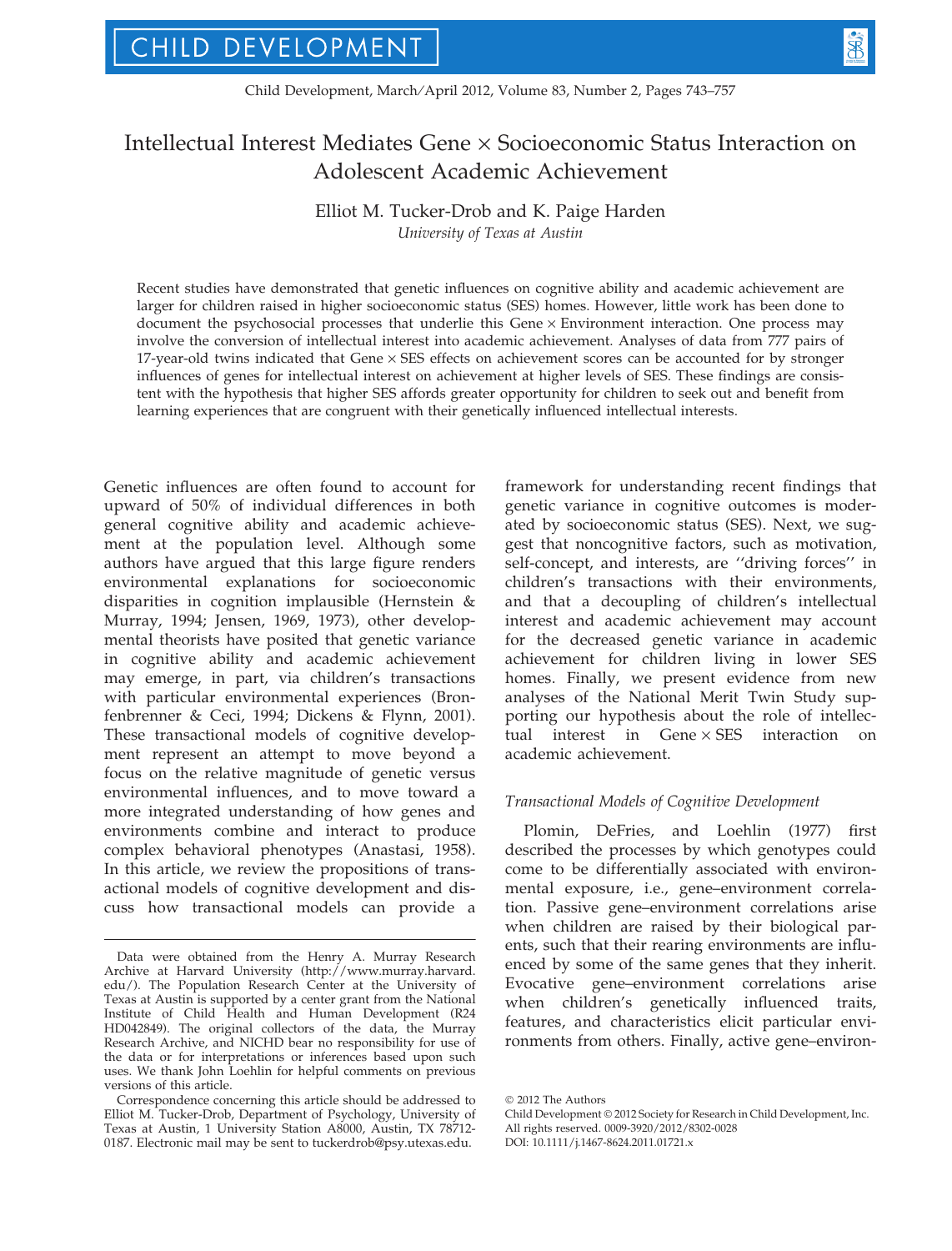ment correlations arise when children seek out and choose experiences and environments that are consistent with their genetically influenced traits.

The typology of passive, evocative, and active gene–environment correlation was applied to developmental theory by Scarr and McCartney (1983), who argued that children become increasingly autonomous over the course of development, such that passive gene–environment correlations weaken and active gene–environment correlations strengthen. A plausible, albeit perhaps counterintuitive, net effect of this process is that genes and environments become increasingly correlated with one another over the course of development. Thus genetically similar people (like monozygotic [MZ] twins) will select increasingly similar environmental niches over time, and it is this convergence of environmental experience that maintains, or even increases, their phenotypic similarities. That is, Scarr and McCartney suggested that genetic influences on complex psychological phenotypes are reinforced through on the on-going selection of environmental experiences that are ''correlated with motivational, personality, and intellectual aspects of our genotypes'' (p. 427). Elaborating on this perspective, Scarr (1992) later hypothesized that the process of individuals sorting themselves into learning environments ''depends on people having a varied environment from which to choose and construct experiences'' (p. 9), a requisite that she argued is particularly likely to be absent for ''children reared in very disadvantaged circumstances.''

The process by which environmental experiences produce phenotypic differences was further elaborated on by Bronfenbrenner and Ceci (1994). Their bioecological model contends that environmental experiences are inextricably linked to genetic differences between individuals and that the dynamic by which children and their environments mutually act upon one another is central to the realization of genetic potential for healthy development. Specifically, Bronfenbrenner and Ceci state that ''human development takes place through processes of progressively more complex reciprocal interactions between an active [child] and the person, objects and symbols in [the child's] immediate environment'' (p. 572). These reciprocal interactions are termed proximal processes. A critical aspect of the bioecological model is its prediction that proximal processes will differ in their availability and quality across macroenvironmental contexts, even in the range of ''good enough'' environments. This is a significant point of departure from Scarr (1993; also see

Scarr, 1992, 1996; Scarr & McCartney, 1983), who argued that environments other than severe deprivation were ''functionally equivalent'' (p. 1337).

Finally, Dickens and Flynn (2001) applied a transactional model of development specifically to the domain of cognitive abilities. They state the premise of transactional models simply: ''Higher IQ leads one into better environments causing still higher IQ, and so on.'' A major contribution of the Dickens and Flynn model is its conceptualization of how environmental experience aggregates over time. They suggest that environmental influences need not be large, but simply need to be consistent and recurring over long periods of development in order to have large effects on cognition and achievement. Moreover, environmental influences that are selected based on genetically influenced traits and preferences, rather than serendipitously encountered or externally imposed, are most likely to be consistent over time (Caspi, Roberts, & Shiner, 2005; McAdams & Olson, 2010), and thus are precisely those environmental experiences that are most influential.

Considered together, transactional models of cognitive development posit that (a) individuals select (and are selected into) environments that are increasingly congruent with their own genetically influenced traits, (b) environments that are congruent with one's genotype are most likely to be consistent and recurring over the course of development, (c) recurring interactions with high-quality environments are necessary for the realization of genetic potential for healthy cognitive outcomes, and (d) macroenvironmental contexts affect the availability and quality of environmental experiences important for cognition.

# Gene  $\times$  SES Interactions in Cognitive Ability and Academic Achievement

One important macroenvironmental context that may affect an individual's ability to select and interact with high-quality environmental experiences necessary for cognitive development and learning is SES. SES can be conceptualized as representing a family's level of ''financial capital (material resources), human capital (nonmaterial resources such as education), and social capital (resources achieved through social connections)'' (Bradley & Corwyn, 2002, p. 372). The differences in resources available to high- versus low-SES families are evident across multiple domains, including parental responsiveness, parental teaching, and level of cognitive stimulation (Bradley, Corwyn,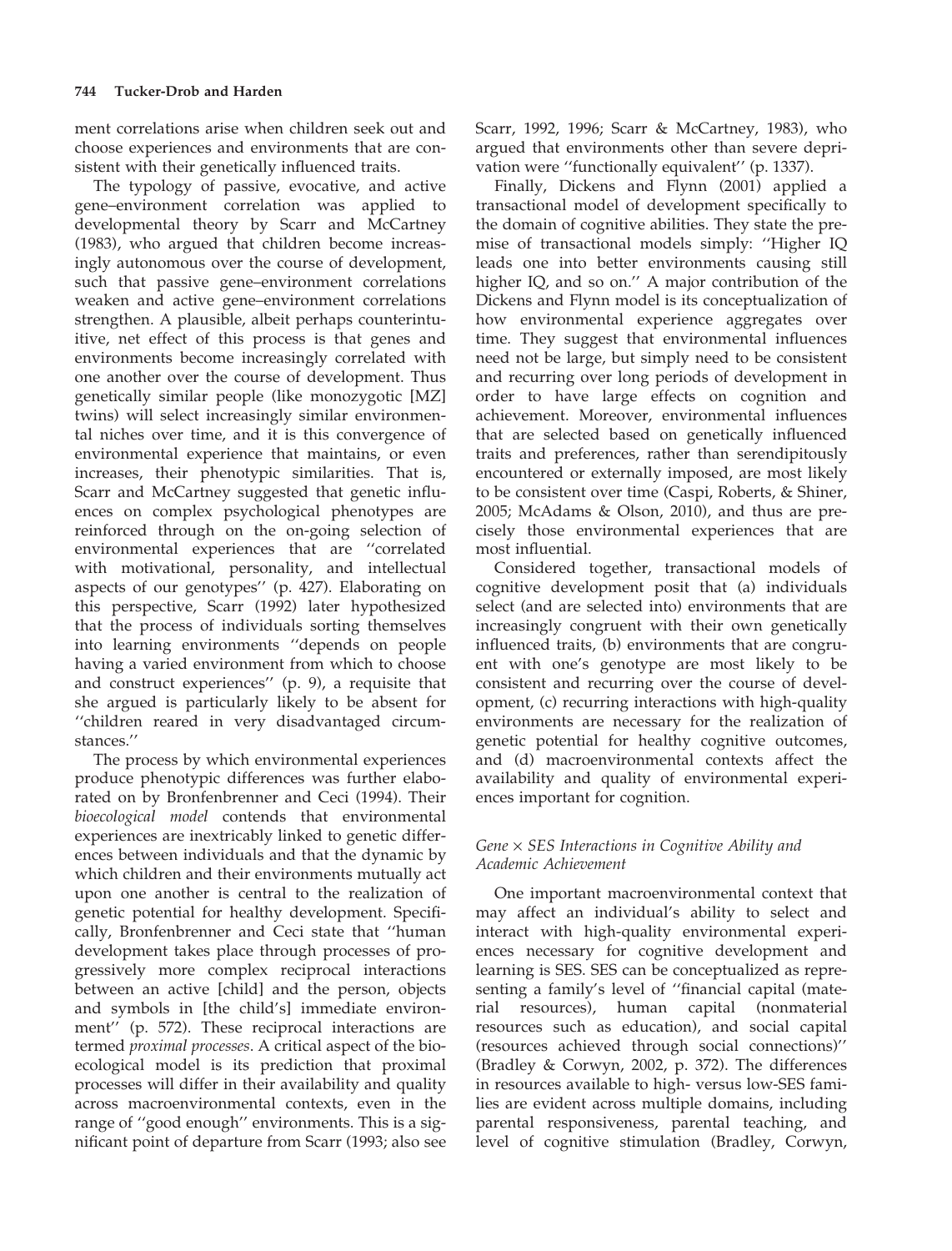McAdoo, & Coll, 2001). Children in higher SES homes are more likely to have developmentally appropriate books, be read to by a family member, be taught academic concepts, receive special lessons to improve specific skills, and be taken to the museum or theater. SES differences in environmental quality extend outside of the home, too (Kazdin, Kraemer, Kessler, Kupfer, & Offord, 1997). Compared to children growing up in higher SES homes, children growing up in lower SES homes are more likely to attend schools with inadequate instructional materials, fewer advanced placement classes, fewer books and computers, nonfunctional science labs, and fewer academically oriented or high-achieving classmates (Phillips & Chin, 2004). Moreover, lower SES children are perceived more negatively and receive less attention from teachers (McLoyd, 1998).

Given the relation between SES and children's opportunities to select and participate in the environmental experiences necessary for maximizing ability and achievement, transactional models of cognitive development predict that genetic variance in cognitive outcomes will be higher for children living in higher SES circumstances. Consistent with this prediction, there is an emerging body of research indicating that genetic influences on cognitive outcomes do indeed positively vary with SES. In a seminal article, Rowe, Jacobson, and van den Oord (1999) demonstrated that the heritability of verbal ability in a national sample of adolescents ranged from 72% in the most educated families to 26% in the least educated families. A subsequent reanalysis of this data by Guo and Stearns (2002), who incorporated multiple indices of parental SES, found that the moderating effect of SES could be best accounted for by parental ethnicity and unemployment. Next, using advances in quantitative techniques for modeling Gene  $\times$  Environment interaction, Turkheimer, Haley, Waldron, D'Onofrio, and Gottesman (2003) reported that among low-SES 7-year-olds, heritability of IQ was 10%, whereas among high-SES 7-year-olds, heritability of IQ was 72% (see also Tucker-Drob, Harden, & Turkheimer, 2009). Harden, Turkheimer, and Loehlin (2007) reported a similar effect of parental income and parental education on the heritability of academic achievement in a sample of 17-year-olds, and subsequent analyses indicated that their result was robust to assumptions about assortative mating and passive gene–environment correlation between adolescent genotype and family income (Loehlin, Harden, & Turkheimer, 2009). Using a sample of middle-aged males, Kremen et al. (2005) found that heritability for word

recognition (a component of reading ability) varied positively with parental education, accounting for 21% of the variance at the lowest parental education and 69% at the highest. This effect, however, was driven by decreases in shared environmental variances with increasing education, rather than by increases in genetic variance. Very recently, Tucker-Drob, Rhemtulla, Harden, Turkheimer, and Fask (2011) demonstrated that Gene  $\times$  SES effects on cognitive ability emerge as early as 2 years of age. They reported that in a nationally representative sample of 2-year-old twins born in the United States in 2001, genetic influences on Bayley mental ability test scores approached 0 for low-SES children and approached 50% for high-SES children. Finally, evidence consistent with a Gene  $\times$  SES effect on cognitive outcomes has also been found using a molecular genetic paradigm: Enoch, Waheed, Harris, Albaugh, and Goldman (2009) found a significant interaction between Val158Met, a functional polymorphism of the COMT gene, and educational attainment on cognitive abilities among adults. They found that, among Met allele carriers, educational attainment had a strong positive relation with test scores, whereas among Val/Val individuals, the positive relation between educational attainment and tests scores was much less pronounced. Overall, extant research suggests that there are Gene  $\times$  SES interactions for cognitive outcomes in childhood, adolescence, and adulthood.

# Noncognitive Factors as Driving Forces in Cognitive Development

Research on Gene  $\times$  SES interactions is largely consistent with the propositions of transactional models—that children actively select and respond to environmental experiences in accordance with their own genetically influenced traits, and that this process is restricted by socioeconomic disadvantage, resulting in lower heritability of cognitive outcomes in lower SES homes. However, the specific factors that govern how a child or adolescent differentially selects or responds to options within the environment remain largely unexplored. While the Dickens and Flynn (2001) model emphasizes children's preexisting levels of ability and competence, we propose that noncognitive factors—including levels of scholastic motivation, drive for achievement, intellectual self-concept, and intellectual interest—are also critical for the process of selecting environmental niches.

Figure 1 is a schematic illustration that represents the proposed role of noncognitive factors in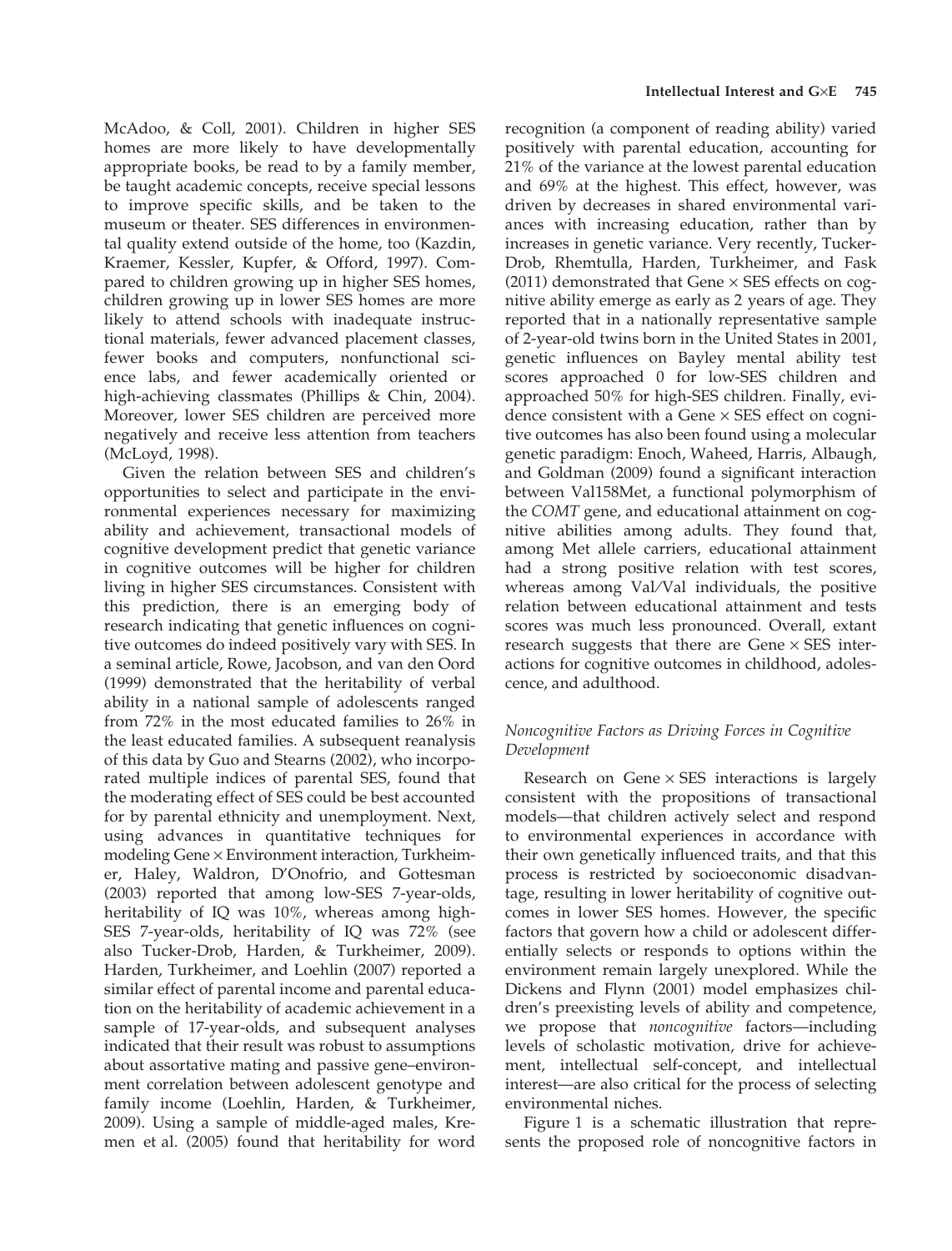

Figure 1. A conceptual model for the mutual relations between interests, proximal environments, and achievement.

the selection of environments that influence cognition and achievement. At the corners of the triangle are three core class of constructs: (a) interests, intentions, and personality; (b) proximal environments (peer groups, coursework, activities, interpersonal interactions); and (c) cognitive abilities and achievement. Along the sides of the triangle are mechanisms that illustrate the bidirectional nature of the relations between the three core classes of constructs. For example, interest in intellectual and academic pursuits is probabilistically related to experiencing high-quality proximal environments (e.g., enrollment in challenging coursework), through processes by which children actively seek out these experiences (e.g., an adolescent enrolling in advanced placement English in hopes of improving chances of college admission) and by which they evoke these experiences from others (e.g., a teacher recommending more difficult math courses to an engaged and interested student). In turn, high-quality proximal environments can result in further intellectual interest as a result of socialization processes, while also directly boosting achievement through the instructional process. (This schematic is not intended to be fully comprehensive; there are, of course, many other mechanisms that may underlie the relations among the three core sets of constructs.)

Furthermore, we predict that the strength of the mechanisms relating noncognitive factors, achievement, and proximal environments will differ systematically with SES. Only in high-SES circumstances, where children and adolescents can take advantage of a wide array of environmental experiences, interest and motivation will become tightly coupled with achievement: Intellectually interested adolescents will be able to invest more time and effort into achievement-relevant behaviors (e.g., additional time studying), and they will preferentially select achievement-enhancing proximal environments (e.g., high-achieving peer groups, challenging coursework). More specifically, genetic differences in interest and motivation will become tightly coupled with achievement. This is because intellectual interest will result in an advantage for achievement only when it is systematic and recurring over long periods of development (Dickens & Flynn, 2001), and genetically influenced aspects of personality are generally more developmentally consistent than are aspects of personality influenced by the immediate environment (Caspi et al., 2005). Thus, children and adolescents in high-SES homes will be able to ''convert'' genetic differences in interest and motivation into achievement, resulting in higher overall heritability for achievement. In contrast, intellectual interest and achievement will be decoupled for children in lower SES circumstances, who have restricted access to achievementenhancing proximal environments (e.g., fewer opportunities for advanced math classes) and who have fewer resources to devote to achievement-relevant behaviors. Without the opportunity to ''act out'' genetically influenced interest and motivation in the environment, genetic differences in noncognitive factors become irrelevant for academic achievement. The net effect of this process will be reduced influence of genes related to intellectual interest on achievement, and lower overall heritability of achievement, for children living in lower SES homes.

#### Hypotheses

This study aims to test the role of intellectual interest in Gene  $\times$  SES interactions on academic achievement, using a sample of 777 adolescent twin pairs from the National Merit Twin Study (Loehlin & Nichols, 1976, 2009). Specifically, we test whether SES moderates the relation between genetic variance in intellectual interest and academic achievement. Transactional models of cognitive development predict that in higher SES homes, genetic variance in intellectual interest is strongly coupled with academic achievement, resulting in higher overall heritability for academic achievement. Alternatively, in lower SES homes, where intellectually interested adolescents have restricted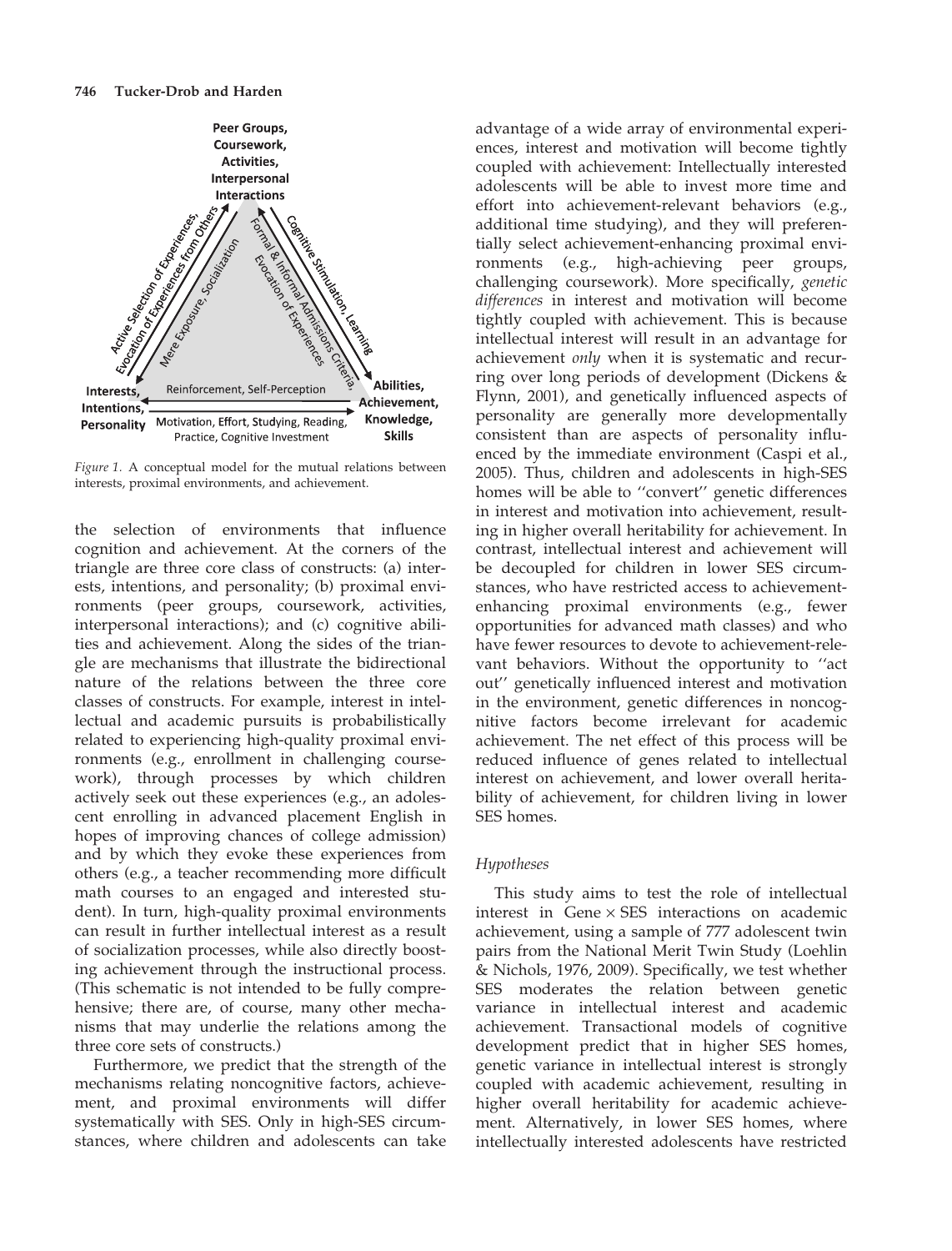opportunities to select and respond to enriching proximal environments, the association between genetic variance in intellectual interest and achievement is predicted by transactional models to be weakly coupled, resulting in lower overall heritability of achievement.

#### Method

Data for the current project come from the National Merit Twin Study (Loehlin & Nichols, 1976). Harden et al. (2007) have previously reported that in these data, heritability of a general achievement factor was higher for twins growing up in higher income homes. Here we extend this work by examining the extent to which this Gene  $\times$  Environment interaction can be accounted for by socioeconomic differences in the genetic basis of the interest– achievement relation.

#### Participants

Participants were sampled from approximately 600,000 American high school students (average age = 17 years) who took the National Merit Scholarship Qualifying Test (NMSQT) in 1962. Of these, 1,507 pairs of same-sex twins were identified, 850 pairs of which agreed to participate. Zygosity was determined by a questionnaire that assessed twin similarity in childhood and the frequency with which they were confused by others (Nichols & Bilbro, 1966). These determinations were cross-validated using a subsample of 124 twin pairs of known zygosity, and found to be over 90% accurate. The current analyses were restricted to the 777 pairs for whom family income was reported (475 MZ pairs and 302 dizygotic [DZ] pairs). It is important to note that this sample size is comparable to those of many other twin studies (Boomsma, Busjahn, & Peltonen, 2002), but much smaller than most epidemiological studies. While power to detect Gene  $\times$  Environment interaction effects is always a potential concern, previous studies using this data set have already found significant Gene  $\times$ Environment interaction effects on academic achievement (Harden et al., 2007), which is a testament to the power of this sample size.

## Measures

Academic achievement was measured with the NMSQT, which is composed of five subscales: English Usage, Mathematics Usage, Social Science Reading, Natural Science Reading, and Word Usage. For the purposes of this article the NMSQT selection score, which is a unit-weighted composite of the five subscale scores, was used as an index of general academic achievement. The twin pair correlation for this score was  $r = .88$  for MZ twins and  $r = .64$  for DZ twins (both  $p < .01$ ).

Intellectual interest was measured with the Intellectual Efficiency scale of the California Psychological Inventory. According to the Megargee (1972), ''the manifest content [of the Intellectual Efficiency] scale reflects an interest in and enjoyment in intellectual pursuits: 'I like to read about history'– [True]; and self-confidence and assurance: 'I seem to be as capable and smart as most others around me'– [True].'' According to McAllister (1996), very high scorers on the intellectual efficiency scale are ''conceptual and intellectually oriented, tending to think or talk about problems more than act on them,'' whereas low scorers ''prefer to deal with tangible and concrete issues rather than with concepts or abstractions.'' Importantly, intellectual efficiency is a subscale that correlates moderately with objective indices of cognition and achievement but is based entirely on subjective self-report personality items. In the current data set, this scale correlated with academic achievement at .44 ( $p < .01$ ; based on only 1 twin per pair). The twin pair correlation for this scale was  $r = .52$  for MZ twins and  $r = .33$  for DZ twins (both  $p < .01$ ).

SES was indexed by parental report of family pretax income in a written questionnaire, with seven response categories ranging from less than \$5,000 per year to over \$25,000 per year. This range approximately corresponds to a range of less than \$31,250 to over \$156,250 in 2004 dollars. In the current data set, this index correlated with academic achievement at .23 ( $p < .01$ ; based on only 1 twin per pair), and with intellectual interest at .11  $(p < .01;$  based on only 1 twin per pair).

#### Analytical Methods

Data were analyzed using a series of four structural equation models of increasing complexity. First, we fit univariate main effects models separately to achievement and intellectual interest, in order to determine the overall magnitude of genetic influences on these phenotypes. Second, we fit univariate Gene  $\times$  Environment interaction (G $\times$ E) models separately to achievement and intellectual interest, in order to determine whether the heritabilities of these phenotypes were moderated by SES. Third, we fit a bivariate main effects model, in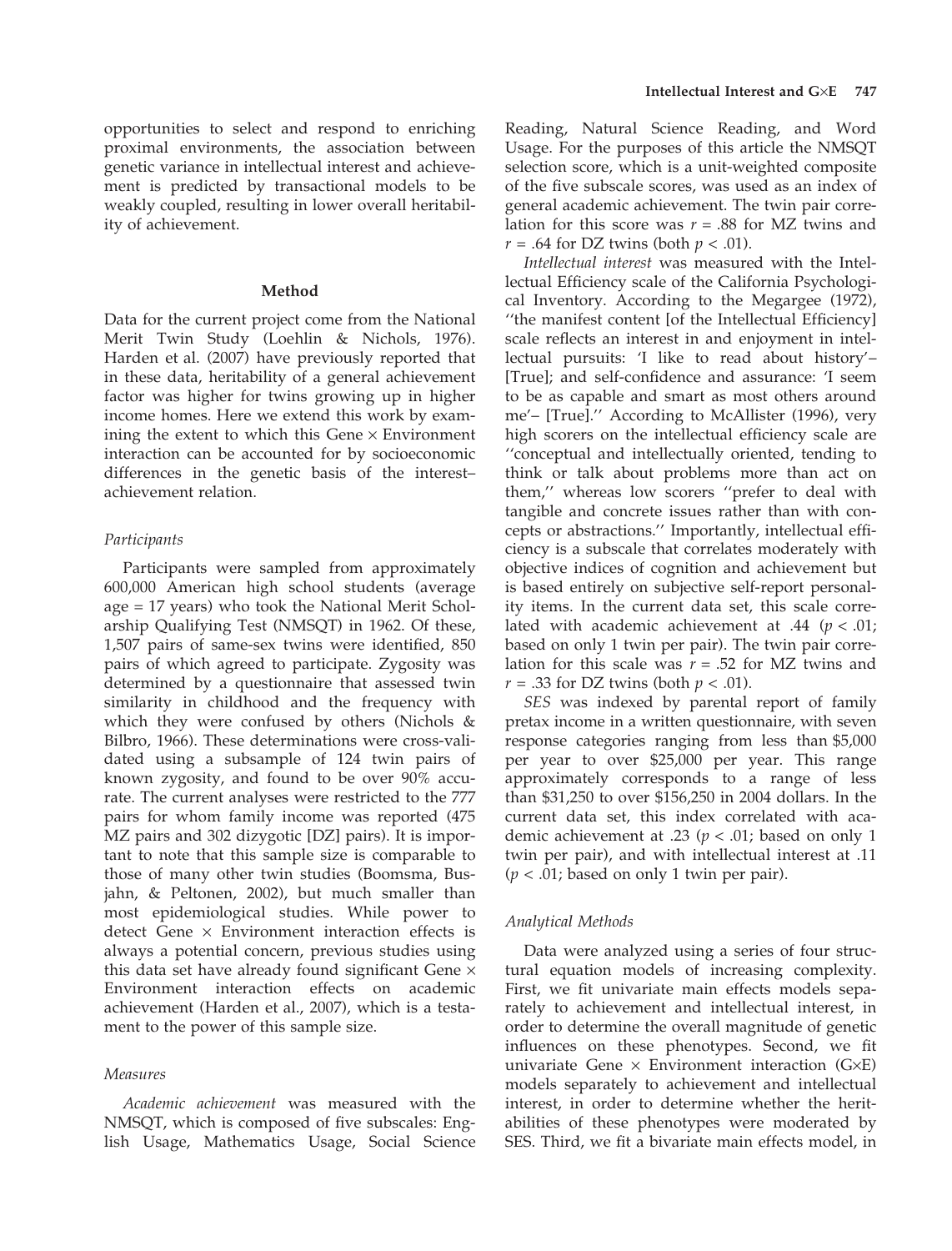order to test the contribution of genes to the association between intellectual interest and achievement. Finally, we fit a bivariate G×E model, in order to determine whether the relation between genetic variance in intellectual interest and achievement was moderated by SES, as would be predicted by transactional models of cognitive development. These models are described in more detail below. For all analyses, all variables were standardized relative to the means and standard deviations observed for the first twin in each pair. Analyses were carried out using the Mplus computer program (Muthén & Muthén, 1998-2009) with maximum likelihood estimation.

Step 1: Univariate main effects model. A conventional biometric model for twins reared together specifies that a given phenotype is influenced by three statistically additive and independent unobserved components: additive genes (A); the shared environment (C), that is, environmental influences that make children raised in the same home similar to each other; and the nonshared environment (E), that is, environmental influences that make children raised in the same home different from each other, plus measurement error (see Neale & Cardon, 1992, for more details regarding the parameterization of twin models). This basic model can be expanded to include measured covariates. Figure 2 illustrates the univariate main effects model for intellectual interest, including SES as a measured family-level covariate. In this model, the variances of the A, C, and E components are fixed to 1, and the correlation between A components in the first and second members of each twin pair is fixed according to genetic theory ( $rs = 1.0$  in MZ twins and 0.5 in DZ twins). The paths from the  $A$ ,  $C$ , and  $E$  components are freely estimated, and the square of these paths indicate the proportion of variance in the phenotype attributable to genes, the shared environment, and the nonshared environment. Thus the square of the a path gives the familiar heritability statistic  $(h<sup>2</sup>)$ —the proportion of variance in the phenotype attributable to additive genes. It is important to note that because SES was measured at the family level, it was by definition an aspect of the shared environment. That is, controlling for SES reduces our estimate of the variance accounted for by the shared environment. Because SES is controlled for in all of our models, C should therefore be interpreted as family-level influences that are incremental to family-level SES. Univariate main effects models were fit separately for intellectual interest and academic achievement, in order to test the overall magnitude of additive genetic, shared environmental, and nonshared environmental influences on these phenotypes at the population level.

Step 2: Univariate interaction model. As described by Purcell (2002), the conventional univariate twin model can be easily expanded to test for Gene  $\times$  Environment interaction. The univariate G×E model for intellectual interest is shown in Figure 3. This model is identical to the model illustrated in Figure 2, except that the paths representing the influence of additive genetic, shared environmental, and nonshared environmental influ-



Figure 2. A path diagram for the univariate main effects model of intellectual interest in twins.



Figure 3. A path diagram for the univariate interaction model of intellectual interests in twins.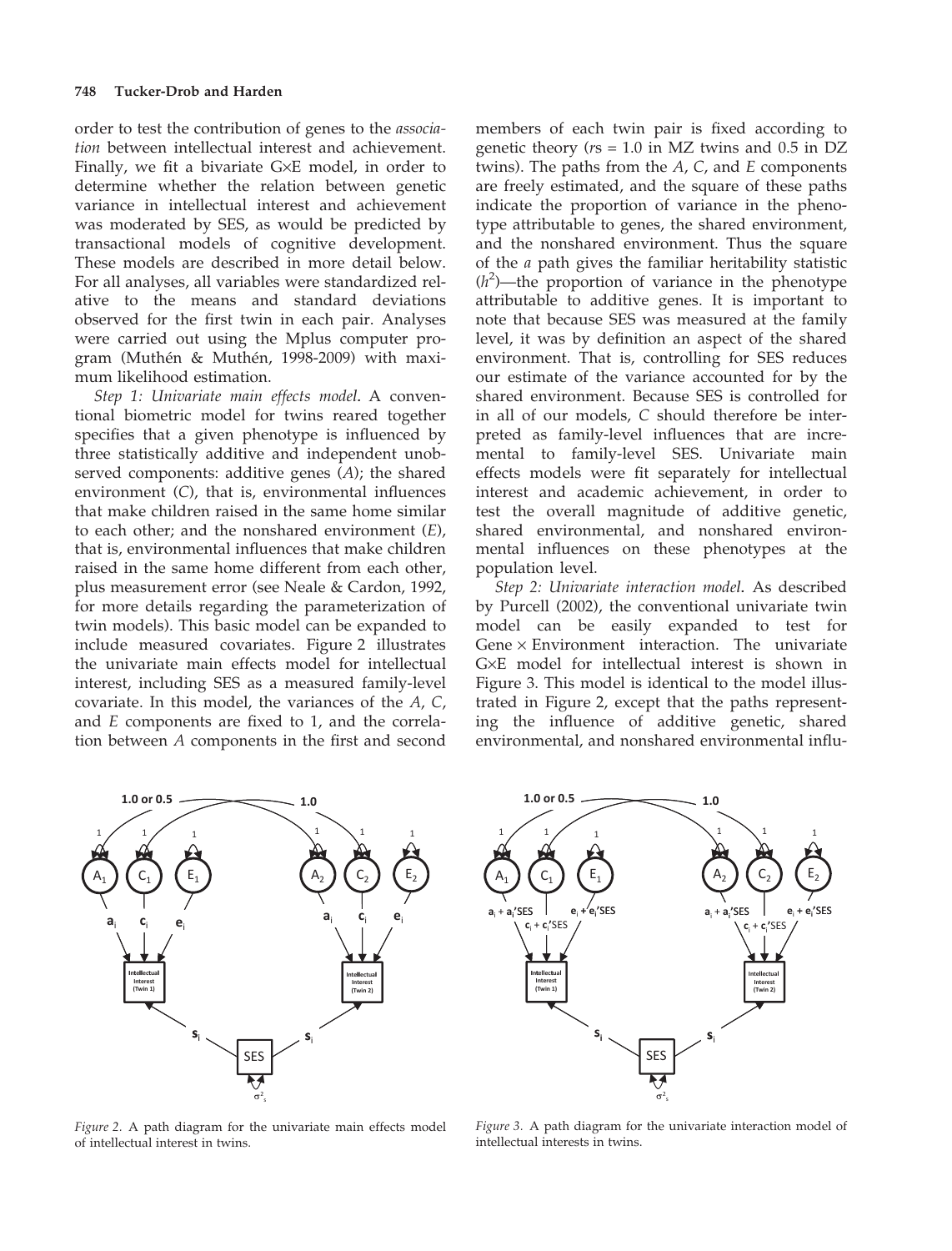ences are allowed to vary with SES. For example, the path from the additive genetic components to intellectual interest is modeled as  $(a + a' \times SES)$ , where a significant value for  $a'$  would indicate that the amount of variance in intellectual interest attributable to genes varies with SES.

Step 3: Bivariate main effects model. The univariate main effects models fit in Step 1 test the magnitude of genetic influence on each phenotype separately, but do not test the extent to which genes contribute to the association between intellectual interest and achievement. That is, to the extent that higher intellectual interest is correlated with higher achievement, is this association attributable to common genetic influences? In order to test this, we fit a bivariate main effects model, shown in Figure 4. There are multiple ways to parameterize bivariate twin data; the current project uses a Cholesky model, which specifies an a priori ordering of the variables. Specifically, this model estimates A, C, and E components for intellectual interest; achievement is specified as a dependent variable that is regressed on the  $A$ ,  $C$ , and  $E$  components of intellectual interest; and residual variance in achievement that is independent of intellectual interest is decomposed into a second set of  $A$ ,  $C$ , and  $E$  components. Thus, in Figure 4, the  $a_i$ ,  $c_i$ , and  $e_i$  parameters represent the contributions of genes, the shared environment, and the nonshared environment to interest; the  $a_{\rm b}$ ,  $c_{\rm b}$ , and  $e_{\rm b}$  parameters represent the extent to which genetic, shared environmental, and nonshared environmental influences on intellectual interest also predict academic achievement; and the  $a_{\rm a}$ ,  $c_{\rm a}$ , and  $e_{\rm a}$  parameters represent the contributions of genes, the shared environment, and the non-



Figure 4. A path diagram of the bivariate Choleksy model of intellectual interest and academic achievement. Note. Only one twin per pair is shown.

shared environment to the variance in achievement that is independent of interest.

Step 4: Bivariate interaction model. Just like the univariate models, the bivariate main effects model can be expanded to allow the genetic, shared environmental, and nonshared environmental influences to be moderated by SES. Such a bivariate interaction model is shown in Figure 5. It is important to note that this model for tests for three different types of  $Gene \times SES$  interaction: (a) whether SES moderates genetic influence on intellectual interest  $(a_i + a'_i \times SES)$ , (b) whether SES moderates the association between genetic variance in intellectual interest and academic achievement  $(a_b + a_b' \times SES)$ , and (c) whether SES moderates genetic influence on academic achievement that is independent of intellectual interest  $(a_a + a_a' \times SES)$ .

The bivariate interaction model allows us to distinguish between at least two different theoretical scenarios. If the influence of genetic variance in intellectual interest on achievement is positively modified by SES, then Gene  $\times$  SES interaction for achievement would be due to greater genetic coupling between interest and achievement in high-SES homes. Such a scenario would be consistent with our hypothesis that higher SES environments allow for greater opportunities to select and interact with experiences congruent with one's own genetically influenced traits, leading to greater genetic coupling of intellectual interest and academic achievement. However, if only the genetic component of achievement that is independent of interest is modified by SES, then the Gene  $\times$  SES interaction cannot be accounted for by a decoupling between interest and achievement in low- SES homes.



Figure 5. A path diagram of the bivariate interaction model for intellectual interest and academic achievement. Note. Only one twin per pair is shown.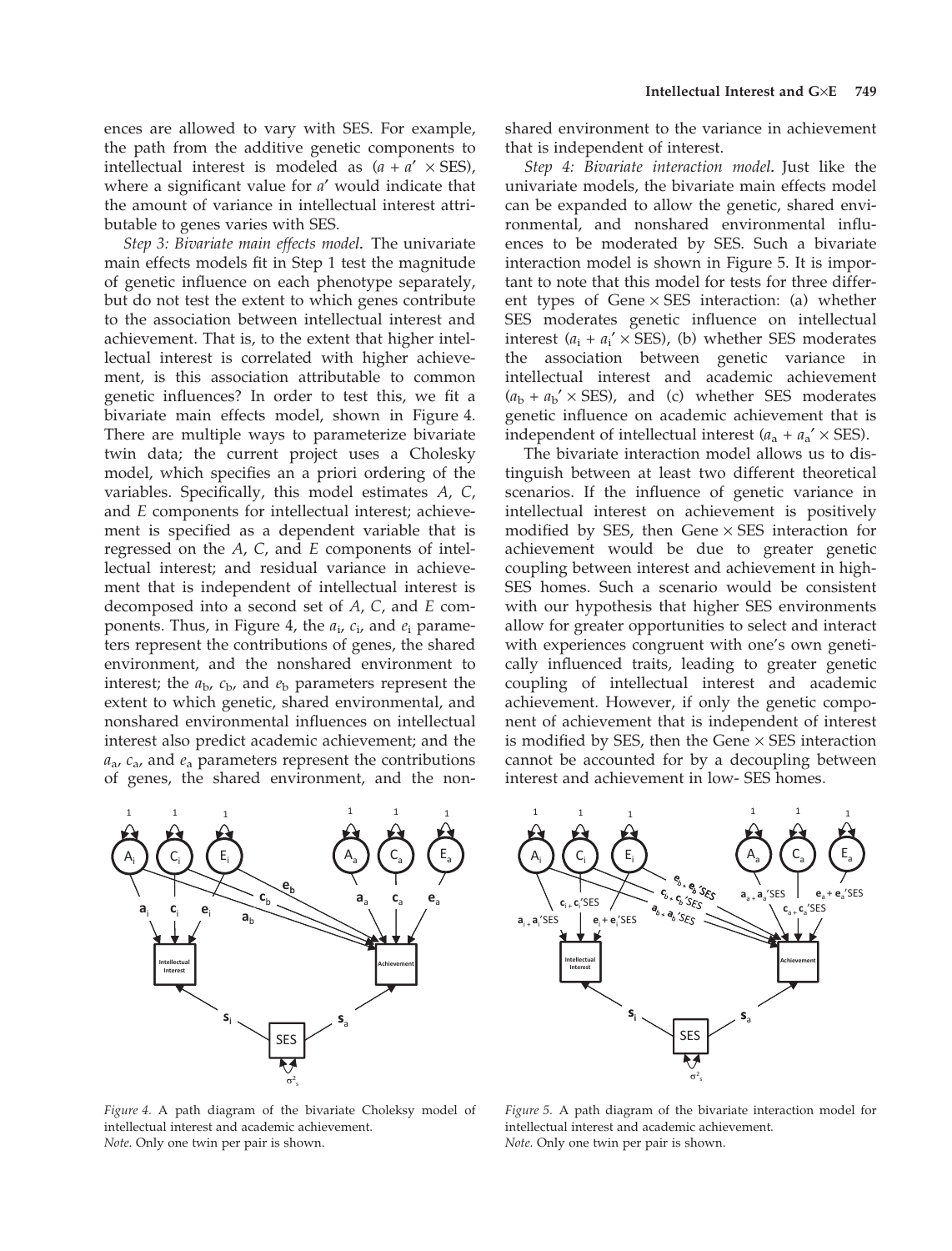#### Results

## Step 1: Univariate Main Effects Models

Parameter estimates from the univariate main effects models for academic achievement and intellectual interest are presented in the first and third columns of Table 1. It can be seen that there were statistically significant genetic, shared environmental, and nonshared environmental influences on both outcomes. For academic achievement additive genetic influences were estimated to account for 45% of the variance, shared environmental influences for 36%, and nonshared environmental influences (plus measurement error) for 13% (SES accounted for the remaining 6%). There were substantially greater within-twin pair differences for intellectual interest than for achievement. For intellectual interest additive genetic influences were estimated to account for 27% of the variance, shared environmental influences for 21%, and nonshared environmental influences for 49% (SES accounted for the remaining 2%).

### Step 2: Univariate Interaction Models

The parameter estimates for the univariate interaction models for achievement and intellectual interest are shown in the second and fourth columns of Table 1. As previously reported by Harden et al. (2007), the univariate interaction model for academic achievement fit the data significantly better than the univariate main effects (see Table 2 for a summary of model comparisons). Inspection of parameter estimates from the univariate interaction model indicates that the only interaction parameter that is significant is  $a'$ —the moderating effect of SES on additive genetic influence. This parameter was estimated to equal 0.12 ( $SE = 0.05$ ), indicating that genetic influences on academic achievement are higher at higher levels SES. Figure 6 plots the variance in academic achievement attributable to additive genetic, shared environmental, and nonshared environmental influences as functions of SES, as implied by parameter estimates. It can be seen that the variance in achievement attributable to genes increases substantially from low to high SES levels. The same pattern can be observed in the Appendix, which reports MZ and DZ correlations for low-, middle-, and high-SES families.

In contrast to the positive finding of a Gene  $\times$ SES interaction on academic achievement, there was no statistically significant evidence for such an interaction on intellectual interest: The univariate interaction model for interest did not fit significantly better than the univariate main effects model, and none of the interaction parameters  $(a', \)$  $c'$ , or  $e'$ ) were significantly different from zero. Based on these results, we cannot conclude that genetic influences are any more or less important for intellectual interest in advantaged environments versus disadvantaged environments.

## Step 3: Bivariate Main Effects Model

The bivariate main effects model extends the results from the univariate main effects model by estimating the genetic, shared environmental, and nonshared environmental influences on each phenotype and on the association between interest and achievement. Parameter estimates for the bivariate main effects model are shown in the fifth column of Table 1. The  $a_{\rm b}$ ,  $c_{\rm b}$ , and  $e_{\rm b}$  parameters were all significantly different from zero, indicating that both genetic and environmental factors contribute to the association between interest and achievement. Specifically, genetic influences on interest accounted for 8% of the variance in achievement, and shared environmental influences on interest accounted for 17% of the variance in achievement. Although significant, the effect of the nonshared environmental component of interest on achievement was very small, accounting for less than 1% of the variance in achievement after controlling for SES. These results demonstrate that it is genetic and shared environmental components of interest that account for the vast majority of the interest–achievement association. It is important to observe, however, that there was substantial genetic and environmental variation in achievement that was independent of interest, as indicated by the statistically significant  $a_{\alpha}$ ,  $c_{\alpha}$ , and  $e_{\alpha}$  parameters. Specifically, genetic influences independent of interest accounted for 37% of the variance in achievement, shared environmental influences independent of interest accounted for 18% of the variance in achievement, and nonshared environmental influences independent of interest accounted for 12% of the variance in achievement.

#### Step 4: Bivariate Interaction Models

The bivariate interaction model examines whether SES moderates the extent to which academic achievement is influenced by the genetic, shared environmental, and nonshared environmental components of intellectual interest. Moreover, it tests whether the genetic variance in academic achievement that is independent of intellectual interest is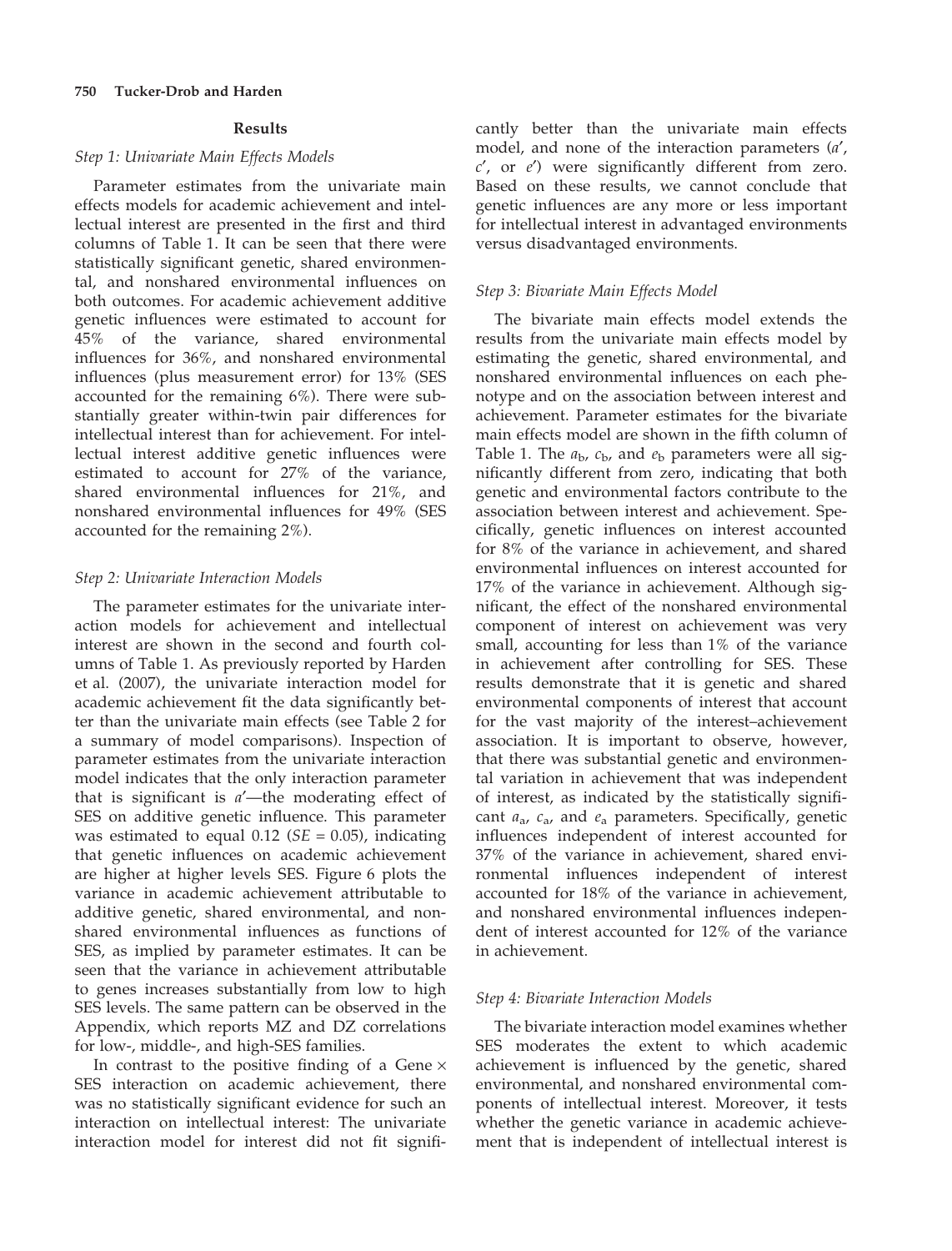|                              |                                                         |                |                | Univariate models |                 |          |                |           |                 |                | Bivariate models                     |        |                |           |
|------------------------------|---------------------------------------------------------|----------------|----------------|-------------------|-----------------|----------|----------------|-----------|-----------------|----------------|--------------------------------------|--------|----------------|-----------|
|                              |                                                         | Achievement    |                |                   |                 | Interest |                |           |                 |                | (Interest $\rightarrow$ Achievement) |        |                |           |
|                              | 1. Main effects                                         |                | 2. Interaction |                   | 3. Main effects |          | 4. Interaction |           | 5. Main effects |                | 6. Interaction                       |        | 7. Final model |           |
| Parameter                    | Estimate                                                | SE <sub></sub> | Estimate       | 5E                | Estimate        | 5E       | Estimate       | <b>SE</b> | Estimate        | SE <sub></sub> | Estimate                             | 5E     | Estimate       | <b>SE</b> |
| ď,                           |                                                         |                |                |                   | 0.523           | 0.110    | 0.503          | 0.127     | 0.538           | 0.106          | 0.490                                | 0.124  | 0.536          | 0.095     |
| $\vec{a}$                    |                                                         |                |                |                   |                 |          | 0.101          | 0.068     |                 |                | 0.111                                | 0.068  |                |           |
| Ġ                            |                                                         |                |                |                   | 0.459           | 0.113    | 0.460          | 0.123     | 0.445           | 0.117          | 0.470                                | 0.109  | 0.447          | 0.104     |
| ੱਹ                           |                                                         |                |                |                   |                 |          | $-0.100$       | 0.083     |                 |                | $-0.103$                             | $0.07$ |                |           |
| Ë,                           |                                                         |                |                |                   | 0.700           | 0.022    | 0.699          | 0.023     | 0.698           | 0.022          | 0.700                                | 0.022  | 0.699          | 0.021     |
| $e_i'$                       |                                                         |                |                |                   |                 |          | $-0.037$       | 0.020     |                 |                | $-0.04$                              | 0.02   |                |           |
| $d_{\rm D}$                  |                                                         |                |                |                   |                 |          |                |           | 0.274           | 0.107          | 0.283                                | 0.105  | 0.281          | 0.086     |
| $\mathcal{A}$                |                                                         |                |                |                   |                 |          |                |           |                 |                | 0.135                                | 0.068  | 0.122          | 0.043     |
|                              |                                                         |                |                |                   |                 |          |                |           | 0.412           | 0.138          | 0.381                                | 0.108  | 0.408          | 0.106     |
| ද `ද                         |                                                         |                |                |                   |                 |          |                |           |                 |                | 0.014                                | 0.08   |                |           |
|                              |                                                         |                |                |                   |                 |          |                |           | 0.061           | 0.016          | 0.057                                | 0.016  | 0.059          | 0.016     |
| చి చ                         |                                                         |                |                |                   |                 |          |                |           |                 |                | $-0.023$                             | 0.015  |                |           |
|                              | 0.668                                                   | 0.044          | 0.655          | 0.045             |                 |          |                |           | 0.609           | 0.056          | 0.586                                | 0.055  | 0.589          | 0.055     |
| $a_a^{\dagger}$              |                                                         |                | 0.120          | 0.046             |                 |          |                |           |                 |                | 0.055                                | 0.045  |                |           |
| $\mathcal{C}_{\mathfrak{a}}$ | 0.596                                                   | 0.055          | 0.592          | 0.059             |                 |          |                |           | 0.430           | 0.130          | 0.447                                | 0.098  | 0.441          | 0.103     |
| $c_a^{\prime}$               |                                                         |                | $-0.079$       | 0.064             |                 |          |                |           |                 |                | $-0.103$                             | 0.079  |                |           |
| $e_{\rm a}$                  | 0.359                                                   | 0.012          | 0.358          | 0.012             |                 |          |                |           | 0.353           | 0.011          | 0.352                                | 0.011  | 0.353          | 0.011     |
| $e_{\rm a}^{'}$              |                                                         |                | $-0.012$       | 0.011             |                 |          |                |           |                 |                | $-0.010$                             | 0.011  |                |           |
| $\ddot{s_i}$                 |                                                         |                |                |                   | 0.127           | 0.030    | 0.127          | 0.031     | 0.130           | 0.030          | 0.135                                | 0.031  | 0.135          | 0.030     |
| $s_a$                        | 0.243                                                   | 0.032          | 0.251          | 0.034             |                 |          |                |           | 0.242           | 0.032          | 0.253                                | 0.034  | 0.253          | 0.034     |
|                              | Note. Parameters in bold are significant at $p < .05$ . |                |                |                   |                 |          |                |           |                 |                |                                      |        |                |           |

Table 1<br>Parameter Estimates From Univariate and Bivariate Twin Models Parameter Estimates From Univariate and Bivariate Twin Models

Intellectual Interest and  $G \times E$  751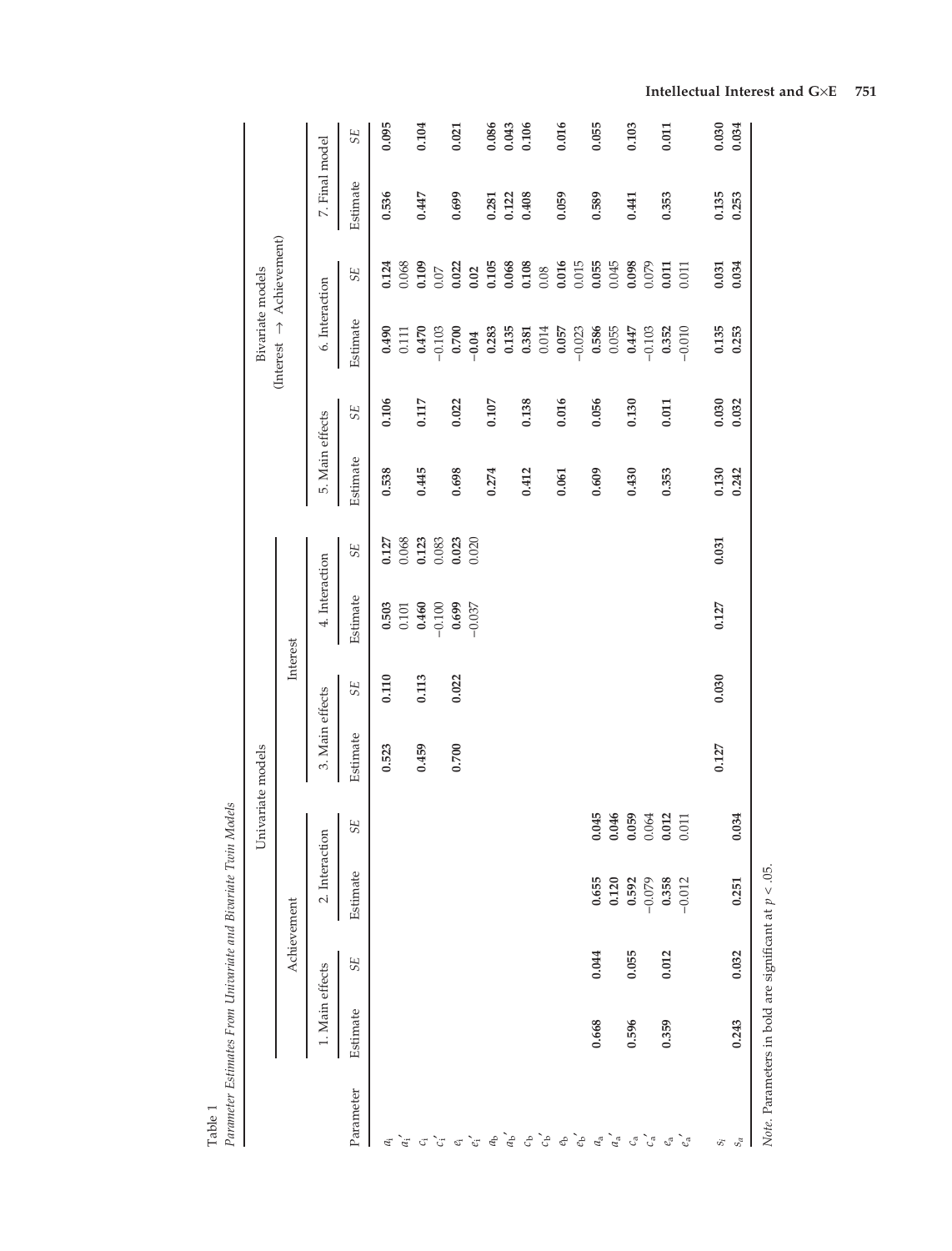#### 752 Tucker-Drob and Harden

Table 2 Model Fit Comparisons

| Comparison                                                 | Chi-square | df | $\nu$ value |
|------------------------------------------------------------|------------|----|-------------|
| Main effects achievement<br>versus interaction achievement | 7.970      | 3  | .047        |
| Main effects interest<br>versus interaction interest       | 2.962      | 3  | .398        |
| Main effects bivariate versus<br>interaction bivariate     | 15.902     | 9  | .069        |
| Interaction bivariate versus<br>reduced bivariate          | 7.02       | 8  | .534        |
| Main effects bivariate versus<br>reduced bivariate         | 8.882      | 1  | .003        |

Note. Boldface indicates  $p$  values less than .05.



Figure 6. Genetic and environmental contributions to academic achievement as functions of socioeconomic status.

moderated by SES. That is, are genetic differences in intellectual interest more strongly coupled with academic achievement in high-SES environments, and after accounting for this effect, is there any residual Gene  $\times$  SES interaction on academic achievement?

Parameter estimates from the full bivariate interaction model are shown in the sixth column of Table 1. Notably, the  $a_{b}^{\prime}$  parameter was positive and significantly different from zero, indicating that genetic variance in intellectual interest contributed to academic achievement significantly more for children in higher SES homes versus lower SES homes. That is, adolescents' genetic predispositions to seek out and enjoy intellectually stimulating activities contribute to their academic achievement, but only when they are raised in high SES homes. This is consistent with our transactional model of cognitive development, which proposes that adolescents can ''convert'' their genetically influenced interest and motivation into higher achievement only when in a macroenvironmental context that allows them to select and interact with appropriate environmental experiences. Moreover, the  $a_a'$  parameter was not significantly different from zero, indicating that genetic influences on achievement that were independent of interest were not moderated by SES. This result indicates that Gene  $\times$  SES interactions on academic achievement can be accounted for by stronger influences of the genes for intellectual interest on academic achievement in higher SES homes. Note that in this model, there was also evidence for less nonshared environmental variance in intellectual interest in high-SES homes (i.e., the  $e_i'$ parameter was significantly less than 0).

The fit of the bivariate interaction model was only marginally significantly better than the fit of the main effects model. This is likely because the majority of the interactions modeled were not significantly different from zero. We therefore fit a model in which all nonsignificant interaction parameters were fixed to zero. In this model, the  $a_{\rm b}^{\prime}$ remained significantly different from zero, but the  $e_i'$  parameter was not significantly different from zero. Thus, as a final modeling step, we fixed all interaction parameters to zero, except for  $a_{b}$ ' (the parameter representing the interaction between SES and the effect of genetic variance in intellectual interest on academic achievement). As shown in Table 2, this final model did not fit significantly worse than the full bivariate interaction model, and it fit significantly better than the bivariate main effects model that did not allow for any Gene  $\times$  SES interaction. The final model was therefore accepted as the best representation of the data.

Parameter estimates from final model are presented in the seventh column of Table 1. Because there is no  $a_a'$  interaction parameter, this model indicates that the Gene  $\times$  SES interaction on academic achievement (shown above in Figure 6) can be attributed to stronger influences of the genes for intellectual interest on academic achievement in higher SES homes. Figure 7 illustrates how SES moderates the etiology of academic achievement, based on the parameters from the final bivariate interaction model. The amounts of variance in intellectual interest attributable to genetic, shared environmental, and nonshared environmental factors do not vary with SES (left panel of Figure 7), and the same is true of variance in academic achievement that is independent of intellectual interest (right panel of Figure 7). However, the genetic component of intellectual interest is more strongly predictive of achievement at higher levels of SES.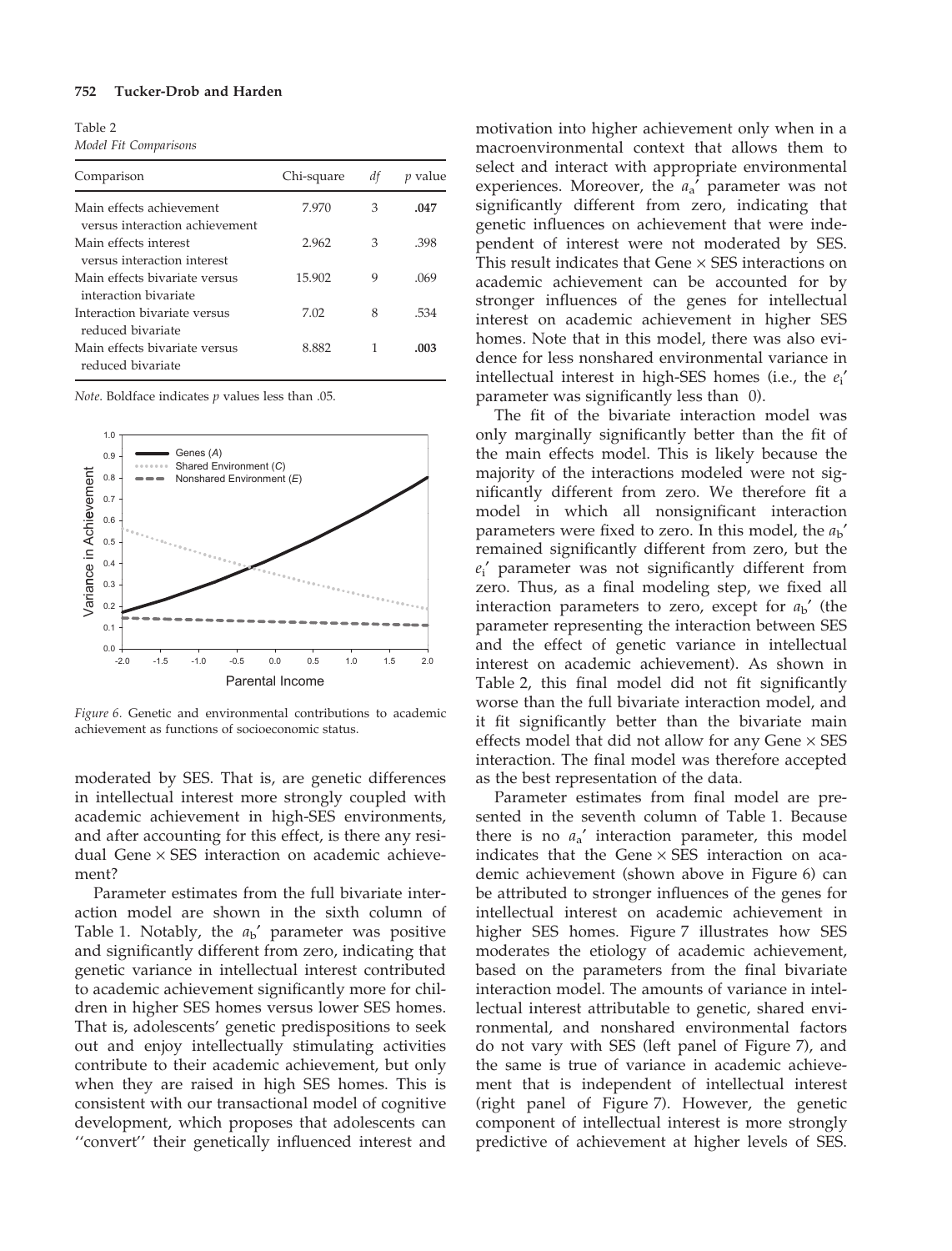#### Intellectual Interest and  $G \times E$  753



Figure 7. Genetic and environmental components of intellectual interest, the regression of academic achievement on intellectual interest (Intellectual Interest  $\rightarrow$  Achievement), and the variance in academic achievement that is unique of intellectual interest (Achievement.Intellectual Interest), as functions of socioeconomic status.

The genetic component of intellectual interest accounts for almost zero variance in achievement at lower SES  $(-2 SD)$ , but it accounts for approximately 30% of the variance in achievement at higher SES (+2 SD).

#### Discussion

Behavioral genetic analyses of data from 777 pairs of high school twins indicated a link between academic achievement and genes for intellectual interest. At the population level, the magnitude of this link was modest; genes for intellectual interest accounted for only 8% of the variation in academic achievement. However, this proportion differed according to family SES. At very low levels of SES, the genetic component of intellectual interest predicted close to 0% of the variation in academic achievement, whereas at high levels of SES, this proportion was approximately 30%. In contrast, the shared environment component of intellectual interested accounted for 17% of the variation in academic achievement, and the nonshared environment component of intellectual interest accounted for less than 1% of the variation in academic achievement, regardless of level of SES. The net effect was a Gene  $\times$  SES interaction in the direction of greater heritability of academic achievement in adolescents living in higher SES contexts.

These results are consistent with the theoretical proposition that socioeconomic disparities in children's opportunities to match their intellectual interest with congruent intellectually stimulating proximal environments is a major mechanism underlying the Gene  $\times$  SES interaction on adolescent cognition and achievement that has been observed in recent behavioral genetic research. Given the breadth of literature documenting the

impact of SES on the day-to-day experiences of children and adolescents (Bradley & Corwyn, 2002), we contend that adolescents raised in lower SES contexts (a) are afforded less opportunity to seek out intellectually stimulating scholastic experiences, peer groups, and interpersonal interactions that match their levels of intellectual interest, and (b) receive fewer benefits to their intellectual growth and learning from work and effort put into intellectual and academic pursuits. Together, these mechanisms serve to make cognitive ability and academic achievement less related to intellectual interest in lower SES compared to higher SES groups. Specifically, borrowing from Dickens and Flynn (2001), we predicted that socioeconomic differences would be most evident in the genetic basis of the relation between intellectual interest and academic achievement, because components of personality traits that result from genetic predispositions are far more stable over development than are components that result from environmental experiences. That is, the nonshared environment is likely to represent shortlived, ''one-time'' effects that are inconsistent across development, and are therefore likely not to exist with the intensity or duration necessary to have profound effects on cognitive development and learning (Dickens & Flynn, 2001; Turkheimer & Waldron, 2000). Genetic influences, on the other hand, are often developmentally consistent and long lasting, such that they result in cumulative and consistent exposure to environments that have effects on achievement.

#### Limitations and Remaining Questions

Relation between academic achievement and cognitive ability. Readers are likely to wonder about the extent to which the current findings, which are based on a composite measure of academic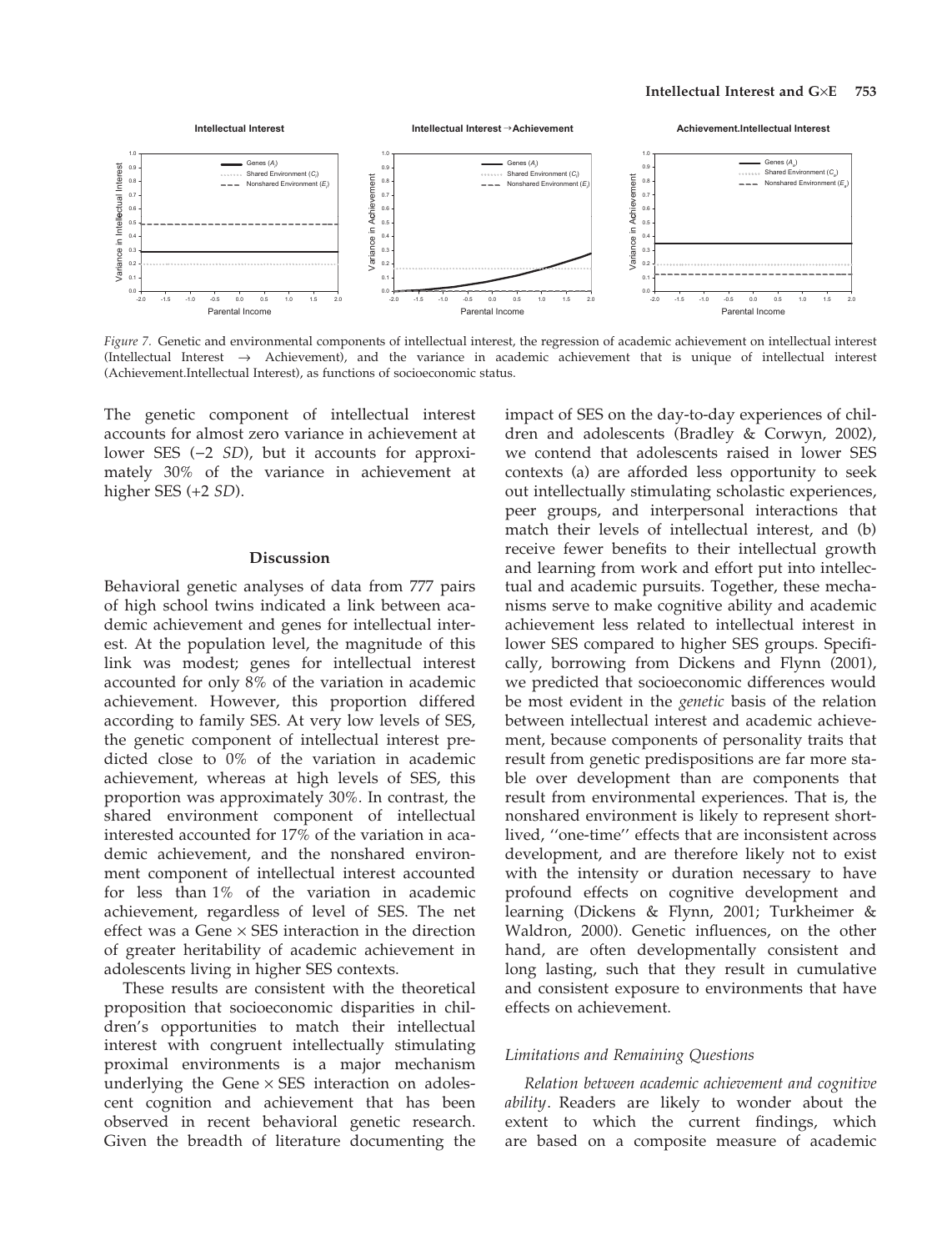achievement, relate to Gene  $\times$  Environment interaction research that has been conducted with conventional IQ scores (e.g., Turkheimer et al., 2003). There is a substantial body of research indicating that a general dimension of academic achievement is highly related to, although not synonymous with, a global dimension of cognitive ability, often termed general intelligence, or g. A study by Deary, Strand, Smith, and Fernandes (2007), for example, places the magnitude of this correlation at .81. There is also evidence (Thompson, Detterman, & Plomin, 1991) that while academic achievement may be more influenced by the shared environment than is cognitive ability, the two factors are largely influenced by the same genes. Finally, Tucker-Drob (2010) has recently demonstrated that while SESrelated differences in the rates of development in multiple cognitive abilities and multiple domains of academic achievement outcomes can be substantially accounted for by way of a general developmental pathway, supplemental domain-specific pathways are necessary to account for SES-related differences in the development of some aspects of academic achievement. In sum, while the current results are likely to strongly relate to extant G×E findings with respect to general intelligence, it is possible that they also represent some achievementspecific developmental processes.

The National Merit sample. One limitation of sample used for these analyses is that because the National Merit Qualifying Test was administered as part of a competition for college scholarships, the National Merit Twin sample lacked representation of adolescents who did not plan to go to college. To illustrate, the average class ranking of students taking the NMQST was the 21st percentile. Moreover, the NMSQT sample consisted of very few minorities. The current findings are therefore most representative of the comparison between middle-class White families with upper-class White families. This selectivity limits us from being able to strongly generalize our findings to very poor families with very low achieving students, or to racial and ethnic minorities.

A related limitation concerns the fact that the National Merit Twin study was initiated in 1962, and may therefore be difficult to generalize to current adolescents, who have been raised in the present conditions of social stratification. Since the 1970s, families with very low SES have become increasingly concentrated in geographically isolated communities, especially in urban areas (Massey, 1996; Wilson, 1987). To the extent that opportunity for scholastic achievement depends on the material resources that communities can provide their children, rather than the resources of individual families (Brooks-Gunn, Duncan, Klebanowv, & Sealand, 1993), then historical changes in the concentration of poverty might be expected to exacerbate the impact of SES on expression of genes related to achievement. This is speculative, however, and replication in contemporary samples is certainly warranted.

Why no G×E on intellect interest? Another outstanding issue concerns why Gene  $\times$  SES effects were not observed for intellectual interest. We might have expected that if dynamic interest– achievement matching processes were the basis for the Gene  $\times$  SES effect on academic achievement, a similar Gene  $\times$  SES effect would be present for intellectual interest. That is, according to our proposed framework, interest and achievement mutually influence one another, such that interest (both directly and indirectly) affects achievement, and achievement (both directly and indirectly) affects interest. It is of note that, although not statistically significant, the  $a'$ ,  $c'$ , and  $e'$  parameter estimates in Table 1 for the univariate interaction model of intellectual interest were in fact consistent with such an effect. It is possible that, if the sample had been larger or more diverse, we would have had the power to detect an interaction on interest at statistically significant levels. Another possibility is that while the academic achievement measure used was psychometrically very strong (it was a composite of scores from five highly correlated subscales), the intellectual interest measure used may have been somewhat weaker, rendering subtle G×E effects harder to detect. Finally, it is possible that the directional relation from interest to achievement is more affected by differences in socioeconomic opportunity than is the directional relation from achievement to interest. This could help to explain why a robust Gene  $\times$  SES interaction held for the variance in achievement that was predicted by interest, but did not hold for any other variance components.

Power. It is also important to comment on the how the size of the current sample may have affected our results. We analyzed data from 777 pairs of twins, which is a sample size comparable to that of many other contemporary twin studies (Boomsma et al., 2002), but much smaller than most epidemiological studies. It is possible that our analyses may have only been powered to detect large and robust Gene  $\times$  Environment interactions, and may have missed more subtle interactions. A testament to the power of this study is the fact that we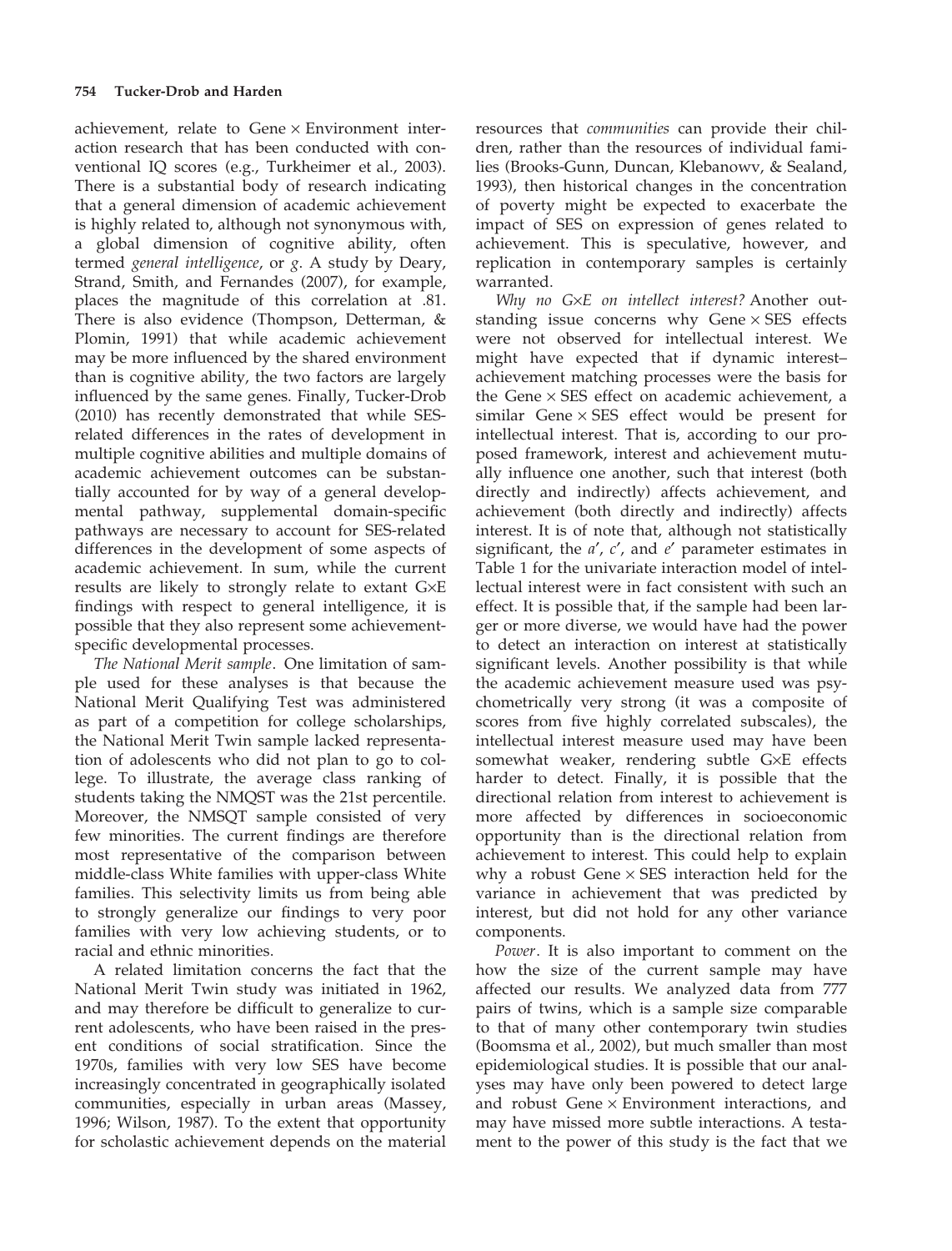were able to detect a significant and robust interaction between SES and genes for interest that accounted for variation in achievement. After accounting for this interaction, the previously detected interaction between SES and genes for achievement was reduced to nonsignificant levels, suggesting that intellectual interest completely mediated the Gene  $\times$  SES effect on achievement. However, it is possible that if we had obtained an even larger sample of twins, this residual Gene  $\times$  SES effect would have remained statistically significant, thus indicating only partial mediation. Of course, logistical considerations inevitably force researchers to make difficult decisions regarding the trade-off between obtaining large samples and obtaining high-quality, detailed, and reliable, multivariate measurements. Typically, in order to overcome the substantial challenges to collecting large samples of individuals, researchers reduce the breadth, depth, and precision of measurement. Continued progress in identifying and testing the psychosocial mechanisms underlying gene–environment effects on academic achievement will require large genetically informed studies with broad arrays of high-quality measures.

Developmental specificity of mechanisms for  $G \times E$ . The current results are consistent with the existence of socioeconomic disparities in the success of a gene–environment transaction in which adolescents actively select proximal environments that are consistent with their levels of intellectual interest. It is likely, however, that earlier in life, SES is likely to have its most profound effect on the success of evocative processes, by which child temperaments elicit specific types of stimulation from caregivers (Bradley & Corwyn, 2002; McLoyd, 1998). Therefore, while the current results are likely attributable to SES differences in an active ''niche-picking'' process, it is likely that Gene  $\times$  SES interactions on mental abilities in very early childhood are results of socioeconomic differences in evocative processes (Tucker-Drob et al., 2011).

## Future Directions

Specific interests and specific cognition and achievement outcomes. The current project exemplifies the benefit of integrating research on cognition and achievement with research on personality. The personality–achievement intersection is historically understudied (Chamorro-Premuzic & Furnham, 2005), yet is likely to be integral to understanding why children differ in their abilities to achieve their cognitive and academic potentials. Future research

will benefit from examining the specific loci of these effects by measuring a wide variety of personality, ability, and achievement constructs, and examining how they mediate heritable variation in one another. Although a general factor can account for large proportions of individual differences in many different cognitive ability and academic achievement domains, researchers are increasingly recognizing that there are substantial individual differences in specific cognitive domains that are unaccounted for by a general factor, and that are potentially governed by domain-specific developmental processes (Tucker-Drob, 2009). There is similarly a growing appreciation for the unique properties of facets of larger personality traits (DeYoung, Quilty, & Peterson, 2007), and how different facets may differentially relate to cognitive abilities (Moutafi, Furnham, & Crump, 2006).

Specific aspects of SES and specific proximal environments. Just as it will be necessary to measure specific interests and specific cognition and achievement outcomes, it will be necessary for future research to make use of specific measures of both macroenvironments and proximal environments. SES is likely to serve as a proxy for a number of macroenvironmental contexts, such as population density, residential instability, and school quality, to name a few. Future research will certainly benefit from examining how such indices relate to the strength of dynamic processes by which children select their proximal environments. It will be equally important for future research to make use of specific measures of the proximal environments that children are likely to select. Such proximal environments might include peer groups, course work, extracurricular activities, and time spent reading and studying.

Longitudinal changes across development. An additional future direction will be to examine the hypotheses tested here using longitudinal data. The current project made use of a cross-sectional approach in order to make inferences about a dynamic process that unfolds over time. Longitudinal measures of children's interests, abilities, and both macrocontextual and proximal environments from infancy through adolescence will be required to capture more fully the processes by which children evoke and select individual experiences that are congruent with their interests, intentions, motivations, and self-concept. Obtaining such measures across a wide range of ages would be of particular value for examining when during childhood the intersection between intellectual interest and achievement emerges. Intellectual interest is likely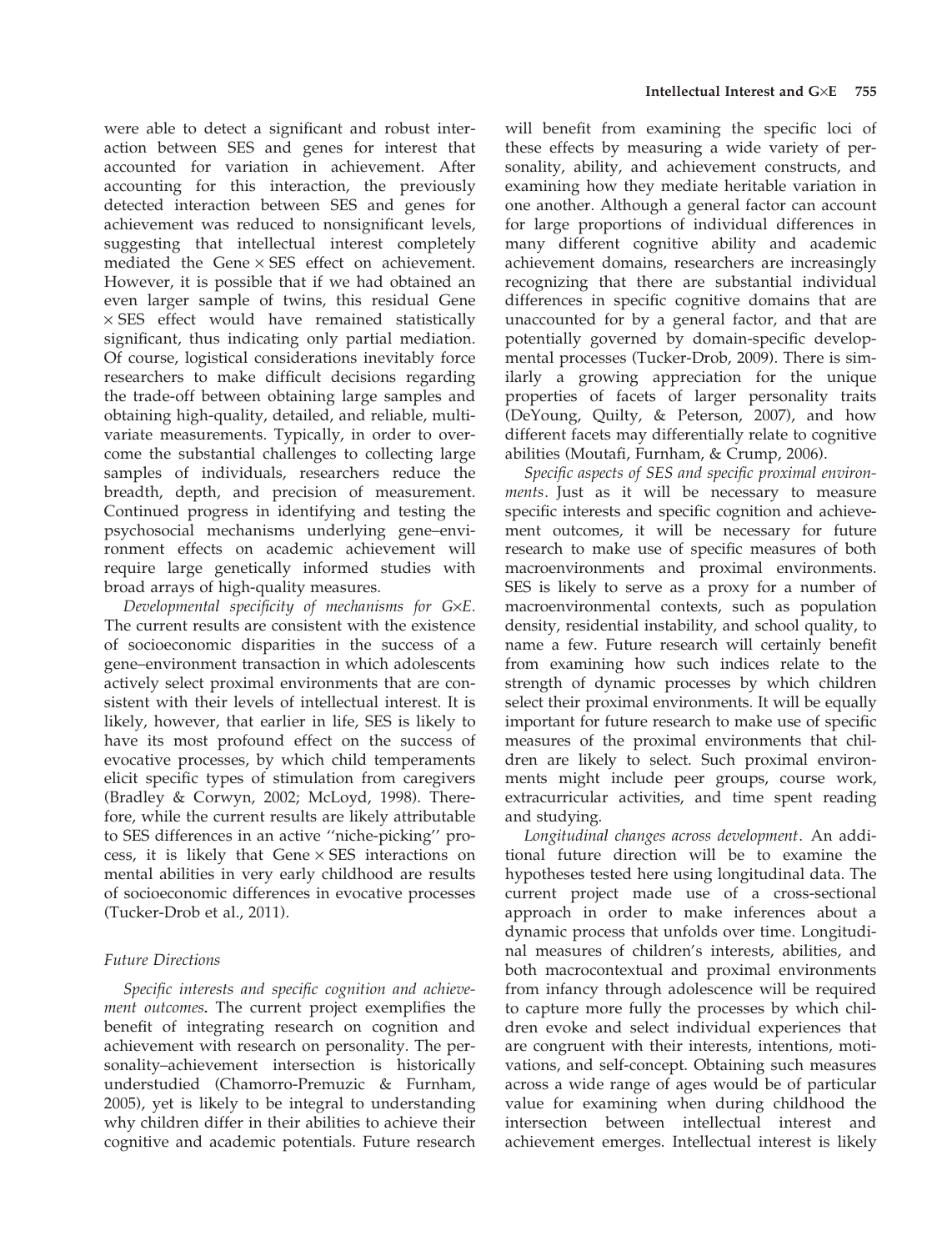to become important for academic achievement much earlier than adolescence, given evidence suggesting that even young children's learning experiences are influenced by their own behaviors (Lugo-Gil & Tamis-LeMonda, 2008; Raine, Reynolds, Venables, & Mednick, 2002). Furthermore, longitudinal data would be valuable for examining whether interest–achievement relations strengthen over development. There are at least two reasons to expect such a strengthening to occur, at the very least for children living in high SES contexts. First, as children get older they have greater opportunity to autonomously select their curricular and extracurricular activities, as well as their peer groups (Scarr & McCartney, 1983). Second, early educational choices and learning experiences are likely to both bolster achievement and reinforce the interests and motivations that were the basis for those initial choices. Caspi et al. (2005) articulated this perspective as their corresponsive principle: ''the most likely effect of life experience on personality development is to deepen the characteristics that lead people to those experiences in the first place.''

#### Conclusion

In summary, behavioral genetic models were fit to data on intellectual interest and academic achievement from 777 pairs of MZ and DZ twins from the National Merit Twin Study. There was statistically significant evidence that the variance in academic achievement explained by genes varied positively with SES. In the context of a bivariate model, this effect could be accounted for by stronger influences of the genes for intellectual interest on academic achievement in higher SES homes. These results are consistent with the hypothesis that higher SES allows children to better convert their intellectual interest into academic achievement through a process of gene–environment correlation.

#### References

- Anastasi, A. (1958). Heredity, environment, and the question ''How?'' Psychological Review, 65, 197–208.
- Boomsma, D., Busjahn, A., & Peltonen, L. (2002). Classical twin studies and beyond. Nature Review Genetics, 3, 872–882.
- Bradley, R. H., & Corwyn, R. F. (2002). Socioeconomic status and child development. Annual Review of Psychology, 53, 371–399.
- Bradley, R. H., Corwyn, R. F., McAdoo, H. P., & Coll, C. G. (2001). The home environments of children in the

United States: I. Variations by age, ethnicity, and poverty status. Child Development, 72, 1844–1867.

- Bronfenbrenner, U., & Ceci, S. J. (1994). Nature-nurture reconceptualized in developmental perspective: A bioecological model. Psychological Review, 101, 568–586.
- Brooks-Gunn, J., Duncan, G. J., Klebanowv, N., & Sealand, N. (1993). Do neighborhoods influence child and adolescent development? American Journal of Sociology, 99, 353–395.
- Caspi, A., Roberts, B. W., & Shiner, R. L. (2005). Personality development: Stability and change. Annual Review of Psychology, 56, 453–484.
- Chamorro-Premuzic, T., & Furnham, A. (2005). Personality and intellectual competence. Mahwah, NJ: Erlbaum.
- Deary, I. J., Strand, S., Smith, P., & Fernandes, C. (2007). Intelligence and educational achievement. Intelligence, 35, 13–21.
- DeYoung, C. G., Quilty, L. C., & Peterson, J. B. (2007). Between facets and domains: 10 aspects of the Big Five. Journal of Personality and Social Psychology, 93, 880–896.
- Dickens, W. T., & Flynn, J. R. (2001). Heritability estimates versus large environmental effects: The IQ paradox resolved. Psychological Review, 108, 346–369.
- Enoch, M. A., Waheed, J. F., Harris, C. R., Albaugh, B., & Goldman, D. (2009). COMT and cognition: Main effects and interaction with educational attainment. Genes, Brain, and Behavior, 8, 36–42.
- Guo, G., & Stearns, E. (2002). The social influences on the realization of genetic potential for intellectual development. Social Forces, 80, 881–910.
- Harden, K. P., Turkheimer, E., & Loehlin, J. C. (2007). Genotype-by-environment interaction in adolescents' cognitive aptitude. Behavior Genetics, 37, 273–283.
- Hernstein, R. J., & Murray, C. (1994). The bell curve: Intelligence and class structure in American life. New York: Simon & Schuster.
- Jensen, A. R. (1969). How much can we boost IQ and scholastic achievement? Harvard Educational Review, 39, 1–123.
- Jensen, A. R. (1973). Educability and group differences. New York: Harper & Row.
- Kazdin, A. E., Kraemer, H. C., Kessler, R. C., Kupfer, D. J., & Offord, D. R. (1997). Contributions of risk-factor research to developmental psychopathology. Clinical Psychology Review, 17, 375–406.
- Kremen, W. S., Jacobson, K. C., Xian, H., Eisen, S. A., Waterman, B., Toomey, R., et al. (2005). Heritability of word recognition in middle-aged men varies as a function of parental education. Behavior Genetics, 35, 417–433.
- Loehlin, J. C., Harden, K. P., & Turkheimer, E. (2009). The effects of assumptions about parental assortative mating and genotype-income correlation on estimates of genotype-environment interaction in the National Merit Twin Study. Behavior Genetics, 39, 165–169.
- Loehlin, J. C., & Nichols, R. C. (1976). Heredity, environment, and personality: A study of 850 sets of twins. Austin: University of Texas Press.
- Loehlin, J. C., & Nichols, R. C. (2009). The National Merit Twin Study. hdl:1902.1/13913 UNF:5:9jU6DgNdW